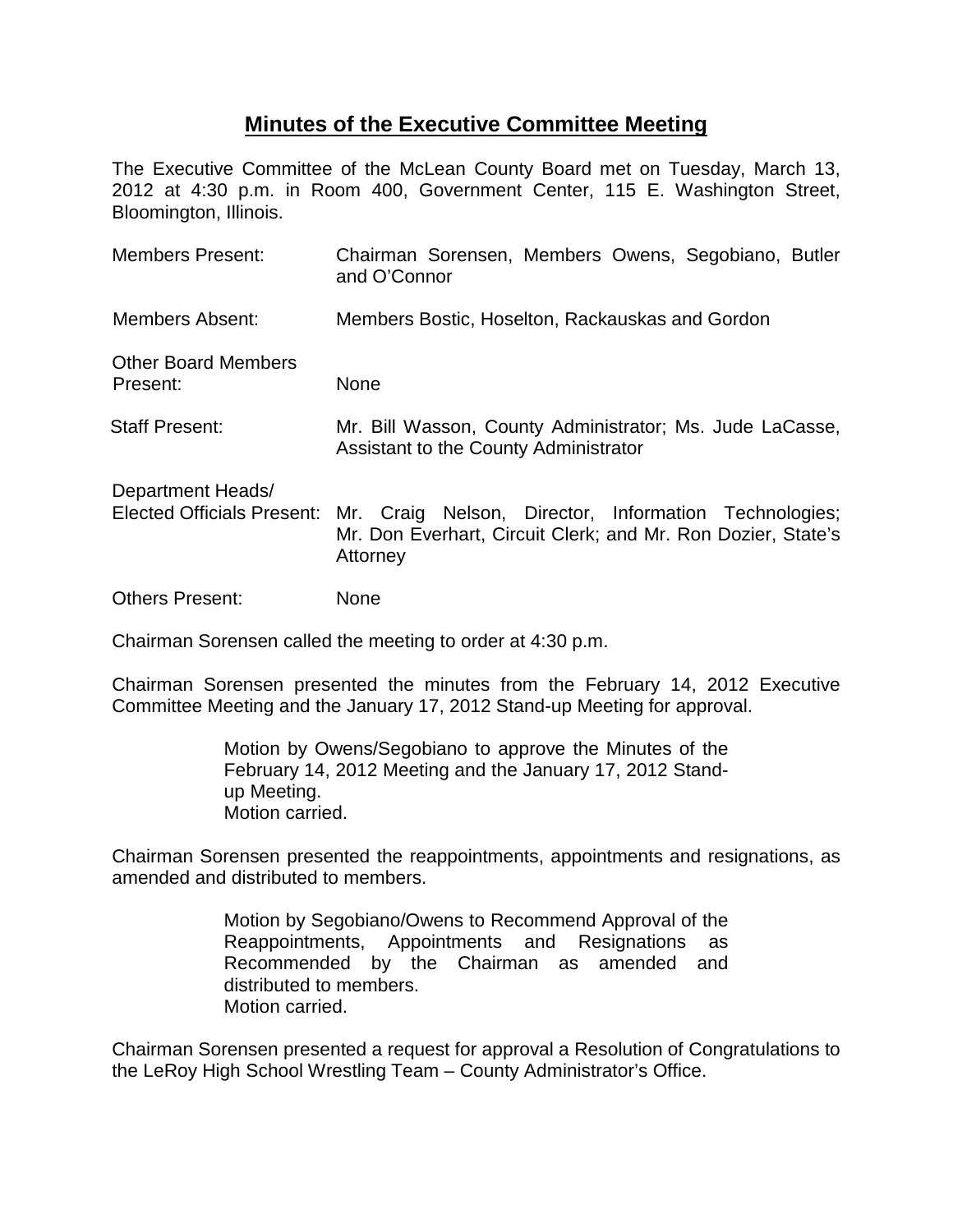Minutes of the Executive Committee March 13, 2012 Page Two

> Motion by Segobiano/Butler to Recommend Approval of a Resolution of Congratulations to the LeRoy High School Wrestling Team – County Administrator's Office. Motion carried.

Chairman Sorensen presented a request for approval of an Intergovernmental Agreement with the Town of Normal to share network data line costs – Information Technologies. He noted that Mr. Nelson is available to answer any questions.

> Motion by Segobiano/Owens to Recommend Approval of an Intergovernmental Agreement with the Town of Normal to Share Network Data Line Costs – Information Technologies. Motion carried.

Chairman Sorensen asked if there were any additional questions or comments. Hearing none, he thanked Mr. Nelson.

Ms. Bette Rackauskas, Chairman, Justice Committee, was unable to attend the Meeting. Chairman Sorensen advised that the Justice Committee brings no items for action to the Executive Committee.

Mr. Paul Segobiano, Vice Chairman, Land Use and Development Committee, presented a request for approval of a Resolution of the McLean County Solid Waste Management Technical Committee to designate \$2,800 for McLean County School Recycling Grants.

> Motion by Segobiano/Owens to Recommend Approval of a Resolution of the McLean County Solid Waste Management Technical Committee to Designate \$2,800 for McLean County School Recycling Grants. Motion carried.

Chairman Sorensen asked if there were any questions or comments. Hearing none, he thanked Mr. Segobiano.

Mr. Stan Hoselton, Chairman, Transportation Committee, was unable to attend the meeting. Chairman Sorensen advised that the Transportation Committee brings no items for action to the Executive Committee.

Mr. Segobiano asked if the Highway Department is aware of or has considered using a pavement overlay called "white coating." He indicated that a recent article he read talks about this overlay being less expensive to municipalities. Mr. Segobiano stated that the white coating has concrete in it, which is supposed to be longer-lasting and more effective.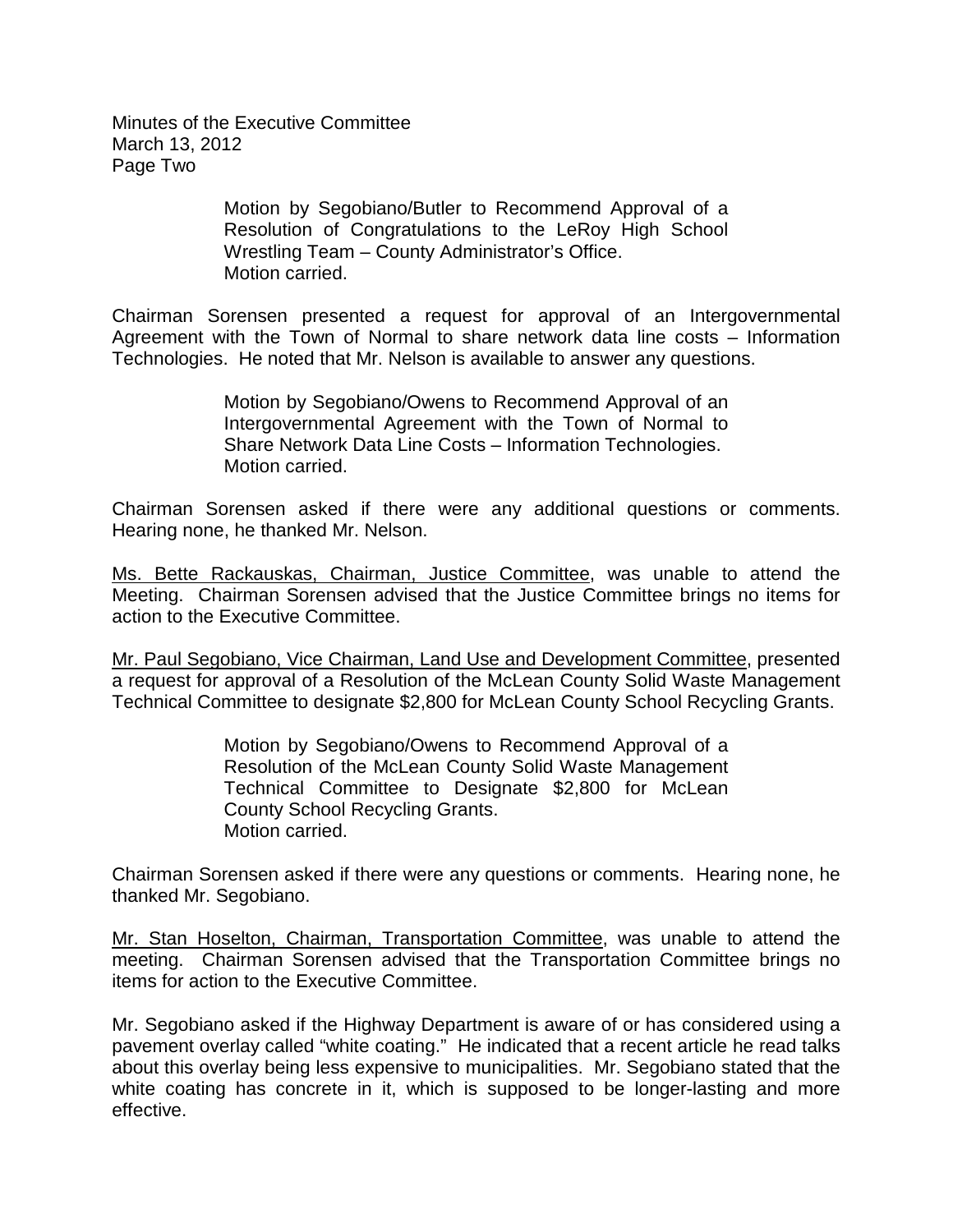Minutes of the Executive Committee March 13, 2012 Page Three

Mr. Wasson advised that the Highway Department is aware of the white coating and has discussed the process. He indicated that, structurally, asphalt can be less flexible when concrete is incorporated into the asphalt mix. Mr. Wasson noted that the flexibility of the asphalt products currently used on highways may be more appropriate for rural use. He added that the Highway Department may look at white coating mixtures as a viable option for more urban uses in some circumstances.

Mr. Segobiano indicated that he would like to distribute a copy of the article into Board Members' mailboxes. Chairman Sorensen responded that information sharing is always encouraged.

Ms. Diane Bostic, Chairman, Property Committee, was unable to attend the meeting. Chairman Sorensen advised that the Property Committee brings no items for action to the Executive Committee.

Mr. Ben Owens, Chairman, Finance Committee**,** presented a request for approval of an Ordinance of the McLean County Board Amending the 2012 Combined Appropriation and Budget Ordinance for Fund 0112 – Health Department.

Mr. Segobiano expressed concern that as the State continues to have difficulty paying its bills, the County is being asked to take more financial responsibilities for programs such as that this one that was formerly under the jurisdiction of the Center for Human Services. He commented that it may become necessary for the Board to consider more carefully the programs that it approves or denies.

> Motion by Owens/Butler to Recommend Approval of an Ordinance of the McLean County Board Amending the 2012 Combined Appropriation and Budget Ordinance for Fund 0112 – Health Department. Motion carried.

Mr. Owens presented two requests that were acted upon together. The first is a request for approval of an Ordinance of the McLean County Board amending the 2011 Combined Annual Budget and Appropriation Ordinance, and the second is a request for approval of an Ordinance of the McLean County Board amending the 2012 Combined Annual Budget and Appropriation Ordinance. Mr. Owens explained that the first Ordinance reduces the 2011 Annual Budget and the second increases the 2012 Budget by the same amount for purchase orders that are being carried forward from one year to the next. This is a standard procedure that is done each year.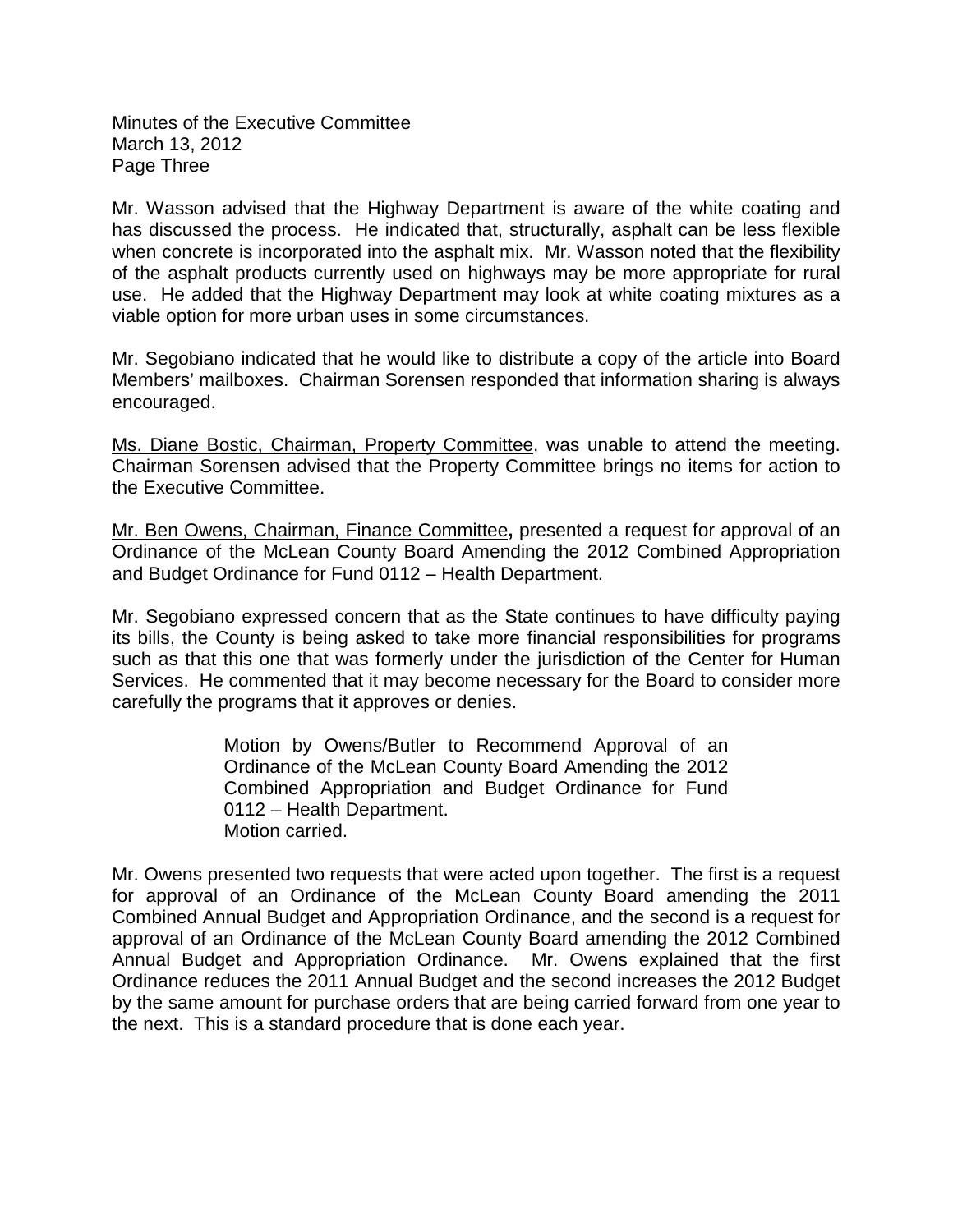Minutes of the Executive Committee March 13, 2012 Page Four

> Motion by Owens/O'Connor to Recommend Approval of an Ordinance of the McLean County Board Amending the 2011 Combined Annual Budget and Appropriation Ordinance; and to Recommend Approval of an Ordinance of the McLean County Board Amending the 2012 Combined Annual Budget and Appropriation Ordinance. Motion carried.

Mr. Owens presented a request for approval of Critical Personnel Hiring requests – County Administrator's Office.

> Motion by Owens/Segobiano to Recommend Approval of Critical Personnel Hiring Requests – County Administrator's Office. Motion carried.

Mr. Segobiano commented that this process to approve critical hiring requests is a positive action

Chairman Sorensen asked if there were any other questions or comments. Hearing none, he thanked Mr. Owens.

Mr. Segobiano thanked Mr. Wasson for the Legislative Update that he provided.

Chairman Sorensen presented the February 29, 2012 bills as recommended and transmitted by the County Auditor for payment. The Fund Total is \$343,746.66 and the Prepaid Total is the same.